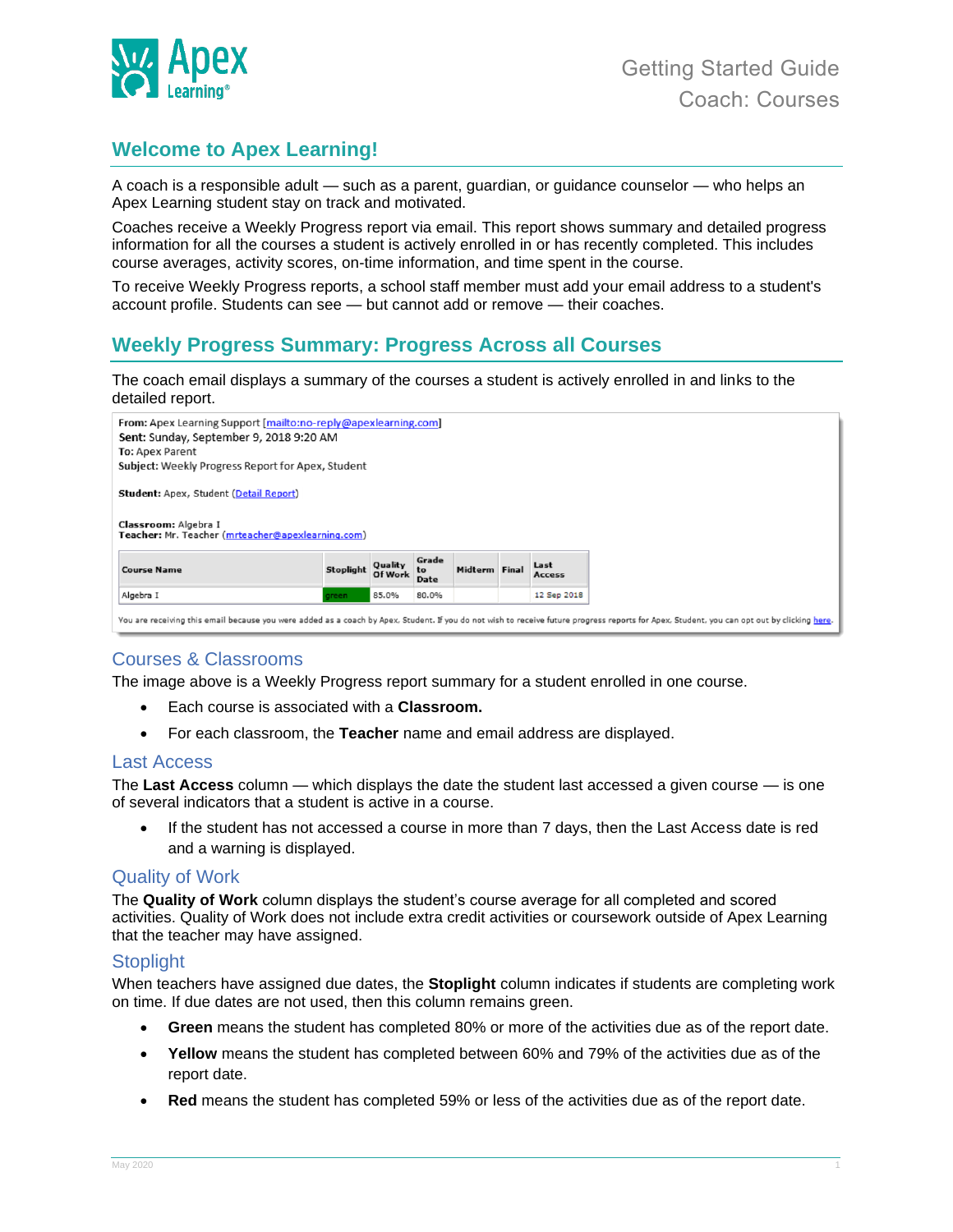

### Grade to Date

When a teacher has assigned due dates, Grade to Date shows a student's average for completed activities due through the current date relative to all activities due through the current date and any other completed activities.

- Activities that are due but have not been submitted or scored are calculated as zeros
- Activities that are scored in advance of the due date and extra credit points are included
- Activities that are unscored in advance of the due date are not included

### Midterm & Final Grades

The **Midterm** and the **Final** grade columns display grades that have been entered by the course teacher. Not all schools use these columns.

Midterm and final grades are based on each school's grading scales and may reflect points earned outside of Apex Learning. Some schools may award participation points, for example.

# **Weekly Progress Detail: Progress for a Single Course**

The coach email links to a detailed report for each course. Reports open in a web browser.

### Courses & Classrooms

The Detail Report displays the **Student** name, the selected **Classroom** and **Course**, and T**eacher** name and email address. Use the Classroom and Course dropdown menus to switch to a different Detail Report.

| <b>Apex Learning</b><br><b>Weekly Progress Report</b> |                                          |  |                       |             |  |  |  |
|-------------------------------------------------------|------------------------------------------|--|-----------------------|-------------|--|--|--|
| <b>Student</b>                                        | Dent, Stu                                |  | <b>Stoplight</b>      | green       |  |  |  |
| Classroom                                             | Algebra I                                |  | Quality of Work 85.0% |             |  |  |  |
| Course                                                | Algebra I ▼                              |  | <b>Grade to Date</b>  | 80.0%       |  |  |  |
| <b>Teacher</b>                                        | Mr. Teacher (mrteacher@apexlearning.com) |  | Midterm Grade         |             |  |  |  |
|                                                       |                                          |  | <b>Final Grade</b>    |             |  |  |  |
|                                                       |                                          |  | <b>Last Access</b>    | 12 Sep 2018 |  |  |  |

### Course Activities in the Week & Activities Completed

The Session Time chart shows the amount of time a student has spent on instructional and assessment content during the selected week. Use the Calendar icon to select a different week.

The Activities Completed table lists information about the scored activities the student completed during the selected week and includes: date completed, time spent, and score.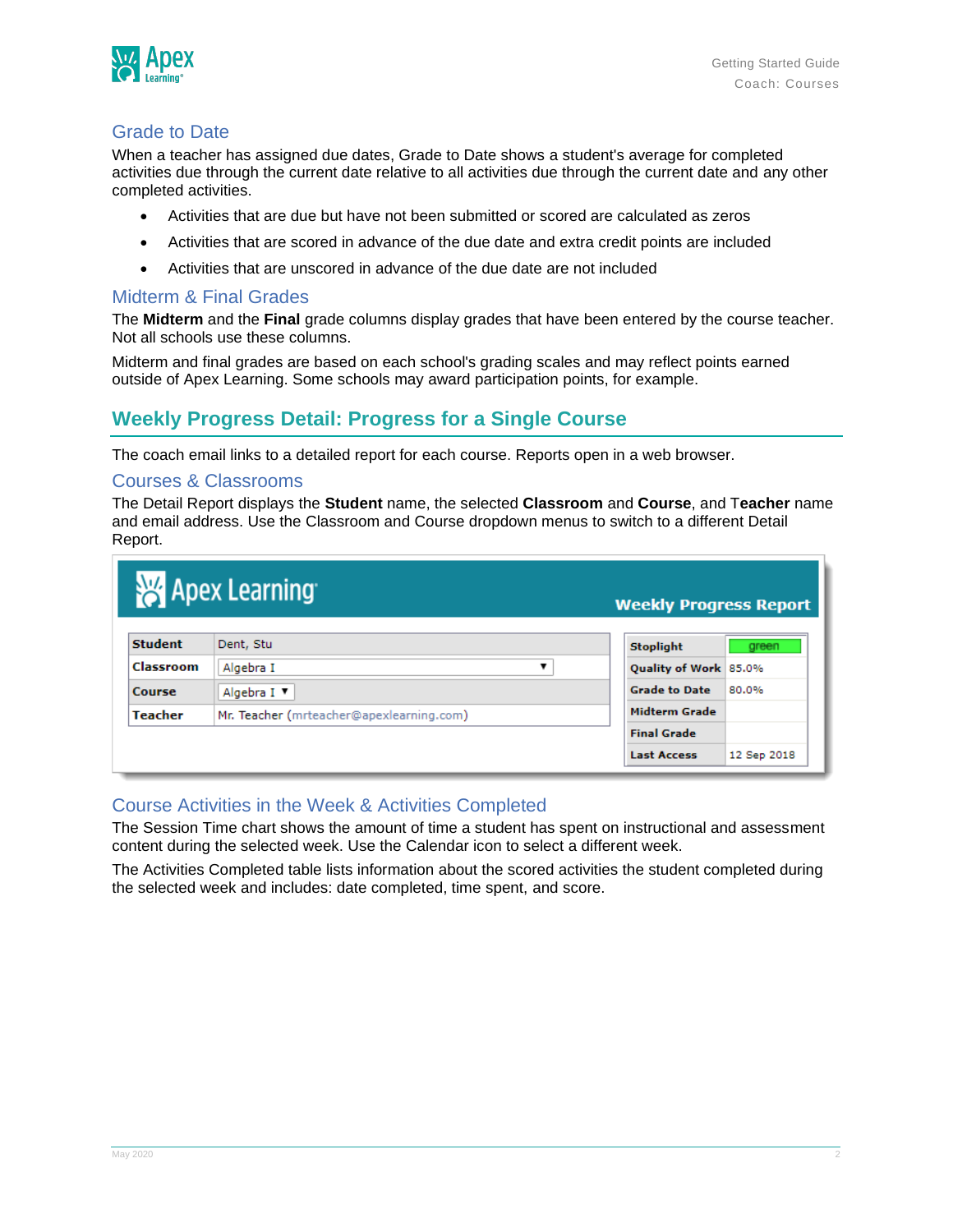



### Overdue Activities

If the teacher has assigned due dates, this section lists information about activities due during the selected report week.

| <b>Activities Overdue or Not Yet Scored</b> |  |                        | <b>Activities Due This Week</b>        |  |                        |  |
|---------------------------------------------|--|------------------------|----------------------------------------|--|------------------------|--|
| <b>Activity</b>                             |  | <b>Points Due Date</b> | <b>Activity</b>                        |  | <b>Points Due Date</b> |  |
| 1.1.6 - Quiz: Algebraic Properties a        |  | 20 05 Sep 2018         | 1.3.5 - Practice: Modeling: Solving Li |  | 25 13 Sep 2018         |  |
| 1.1.7 - Journal: Algebraic Properties       |  | 25 05 Sep 2018         | 1.4.3 - Discuss: Using X to Mark the   |  | 20 13 Sep 2018         |  |
| Page 1 of 1 (2 items)                       |  |                        | Page 1 of 1 (2 items)                  |  |                        |  |

# **FAQs**

#### I want to receive a student's Weekly Progress report. How do I become a coach?

To receive Weekly Progress reports, a school staff member must add your email address to the student's account profile. Students can see — but cannot add or remove — their coaches.

#### I have questions about a student's progress. Who do I contact?

The Weekly Progress report shows the name and email address of the course teacher. The teacher is the only person who can answer questions about a course and about a student's progress.